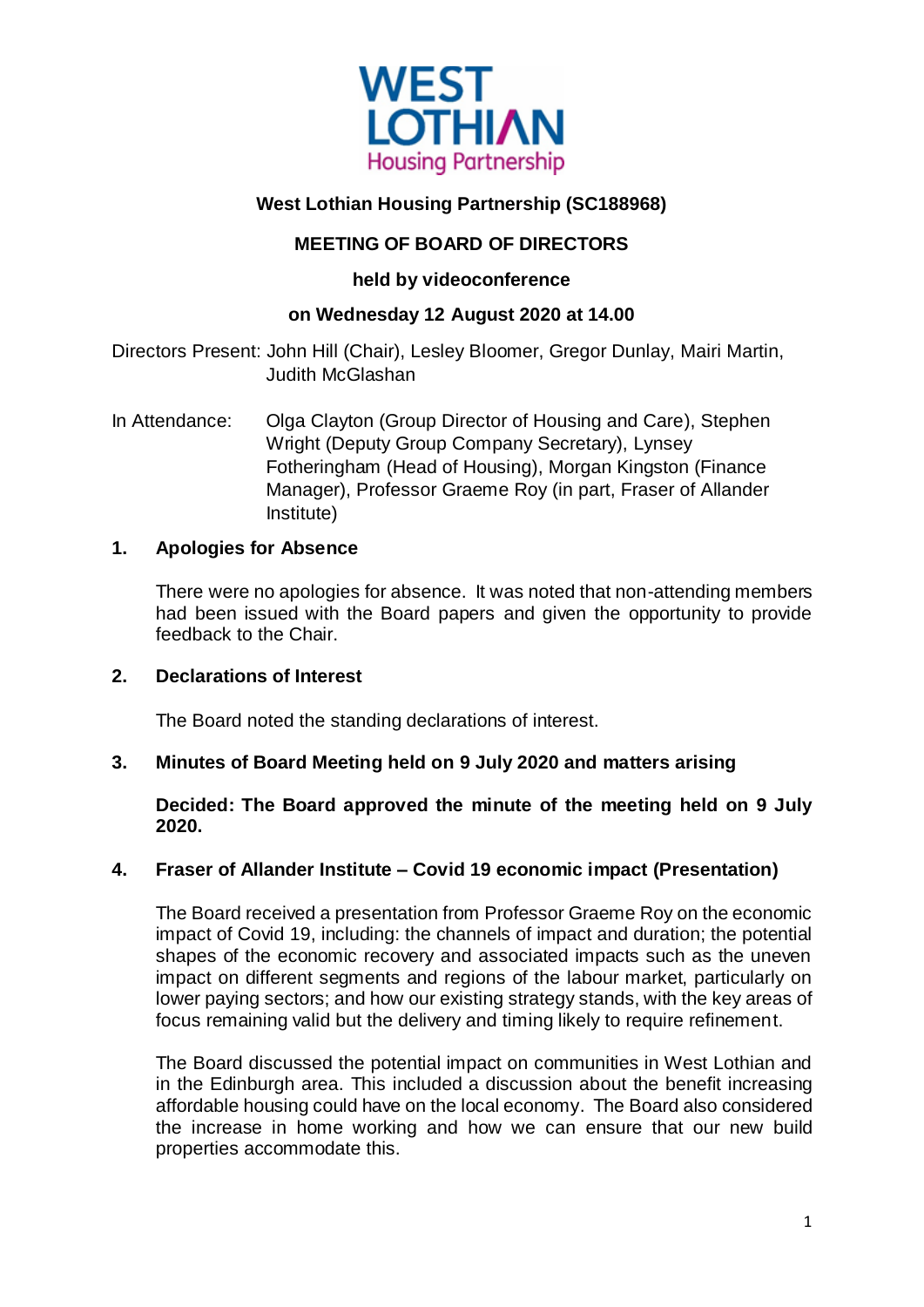The Board considered the use of community benefit clauses in our contracts and reinforced the need to continue promoting these to help create opportunities for our customers.

#### **Decided: The Board noted the contents of the presentation.**

#### **5. Mobilisation of Services update**

The Board received an update on our staged approach to remobilising our business operations as the current restrictions ease.

The Board was informed about the conversations we were holding with customers to try and help support them through this difficult time, particularly those currently on furlough or who had been made redundant. It was noted that we would also continue to monitor rent arrears to ensure we can provide support to those who are unable to pay.

The Board noted the continuing success of the Eatwell service and our proposal to move towards a voucher scheme as part of our remobilisation of the existing service.

**Decided: The Board noted contents of the report and that a further update would be provided at the next meeting October.**

#### **6. Homelessness update (Presentation only)**

The Board received a detailed update on: our response to homelessness across Group; the Scottish context; Homelessness and Rough Sleeping Action Group (HARSAG); homeless direction and policy; our own contribution; and the impact of Covid-19 for letting and services.

The Board discussed the complex nature of homelessness and different approaches taken by each Local Authority in setting letting targets for their area. The Board noted the particular challenge with housing supply in the east of Scotland. It was explained that we remain engaged at a national and local level in relation to homelessness policy.

 **Decided: The Board noted the contents of the presentation.**

#### **7. Customer satisfaction surveys 2020/21**

The Board discussed the proposed approach to assessing customer satisfaction for the 2020/21 period, considering the impact of Covid-19.

#### **Decided: The Board**

## **1) agreed the proposed approach to gathering customer feedback for 2020/21; and**

**2) agreed that the 2019/20 formal ARC survey results will be reported in the 2020/21 returns to the Scottish Housing regulator, as is permitted within regulatory guidance.**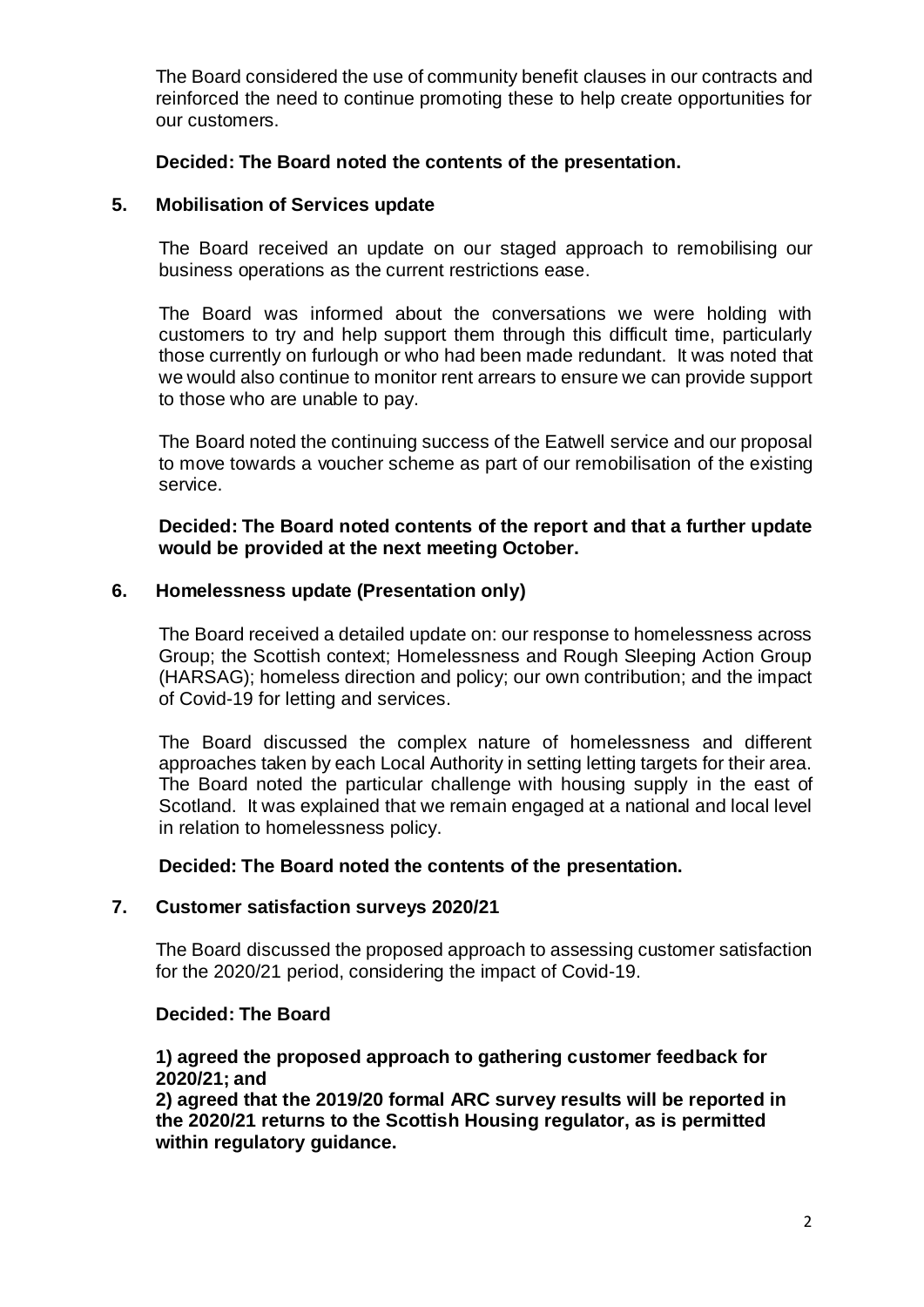## **8. Development update**

The Board considered the update provided including new build programme performance and programme highlights.

The Board noted that 83 new build homes had been completed last year and congratulated officers on this achievement. The Board received an update on the ongoing impact of Covid-19 on our development programme and the three sites which had been affected by lockdown. The Board was informed about the change to working practices which had been introduced in the construction industry to try and maintain social distancing. The Board was informed that we were currently reviewing potential new development opportunities and would provide a further update if these were considered to be worth pursuing.

## **Decided: The Board noted the content of the report.**

## **9a. 2019/20 Financial Statements**

The Board received a report regarding our 2019/20 financial statements and noted the £335k surplus for the year;

The Board scrutinised the financial statements including the change to the actuarial valuation of the pension liabilities. The Board also welcomed the unqualified opinion from the external auditors.

#### **Decided: The Board**

#### **1) approved the 2019/20 financial statements**

**2) confirmed the preparation of the financial statements using the going concern basis;**

**3) delegated authority to the Chair and Group Director of Finance to approve any non-material changes to the accounts; and**

**4) approved the letter of representation from the auditors, and noted the related letter of comfort from the Chief Executive.**

#### **9b. Annual Internal Audit Report and Assurance Statement 2019/20**

The Board considered the annual internal audit report and assurance statement, following assurance work completed and reported during financial year 2019/20. The Board welcomed the report and the assurance it provided.

## **Decided: The Board noted the contents of the report along with the overall Annual Internal Audit opinion.**

## **10. Finance Report**

The Board scrutinised the management accounts for the period to 30 June 2020. Reported a statutory deficit of £135k to the end of period 3, which was £138k favourable to budget.

## **Decided: The Board noted the Finance report for the period to 30 June 2020.**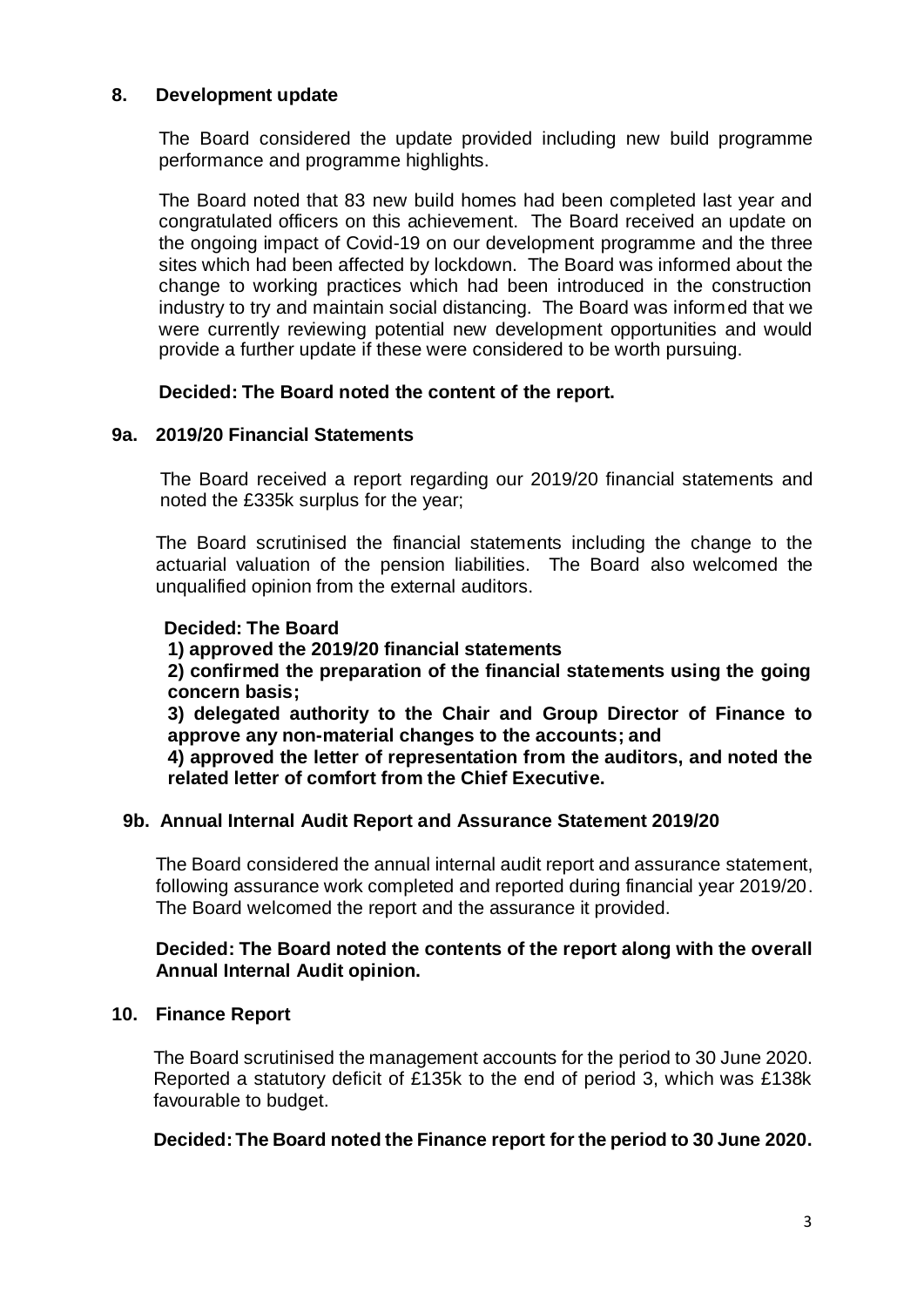# **11. 2020 SHR Five Year Financial Projections**

The Board received an update on our financial projections. The Board considered the changes that had been made to the forecast financial projections presented to the Board in July 2020. It was noted that these had been updated to reflect the final audited results for 2019/20 as reported in the statutory accounts. It was also noted that the projections had been reviewed against the outturn figures for the first quarter of the current year and forecast for the remainder of the year (and revised for any material changes).

The Board noted our performance against the loan covenants, which loan covenants are calculated at a group level.

# **Decided: The Board**

**1) noted the update on the financial projections, including the impact of the actual results for 2019/20 as reported in the Statutory Accounts; and 2) approved the summary sheet and accompanying financial data and projections at Appendix 1 and authorised these to be submitted to the Scottish Housing Regulator**

## **12. Governance update**

The Board received an update on the following governance related matters:

- **2020 Annual General Meeting arrangements;**
- Secretary's report;
- Constitutional changes
- Board arrangements and cycle for the remainder of 2020; and
- Scottish Housing Regulator consultation on the Regulatory Framework

The Board considered the proposed constitutional change which would permit the Chair to extend their tenure with the prior approval of the parent, Wheatley Housing Group Limited. It was noted that this change was being sought to try and help ensure continuity of leadership during the pandemic, the end of which remains uncertain.

# **Decided: The Board**

**1) Approved the proposed resolution at 5.13 to change our Articles of Association;**

**2) Agreed to call the Annual General Meeting for 23 September 2020 at 18.30 to be held virtually via Zoom;**

**3) Agreed to recommend John Hill, Mairi Martin, Bryan Sheriff, Gregor Dunlay, Alan McCloskey and Gordon Smith for re-appointment at the AGM, subject to Parent approval;**

**4) Noted the confirmation from the Secretary that Articles 62-67 have been followed**

**5) Agreed to call an 'Special General Meeting for 23 September 2020 at 18.20 am to be held virtually via Zoom to pass the special resolution to amend our Articles of Association**